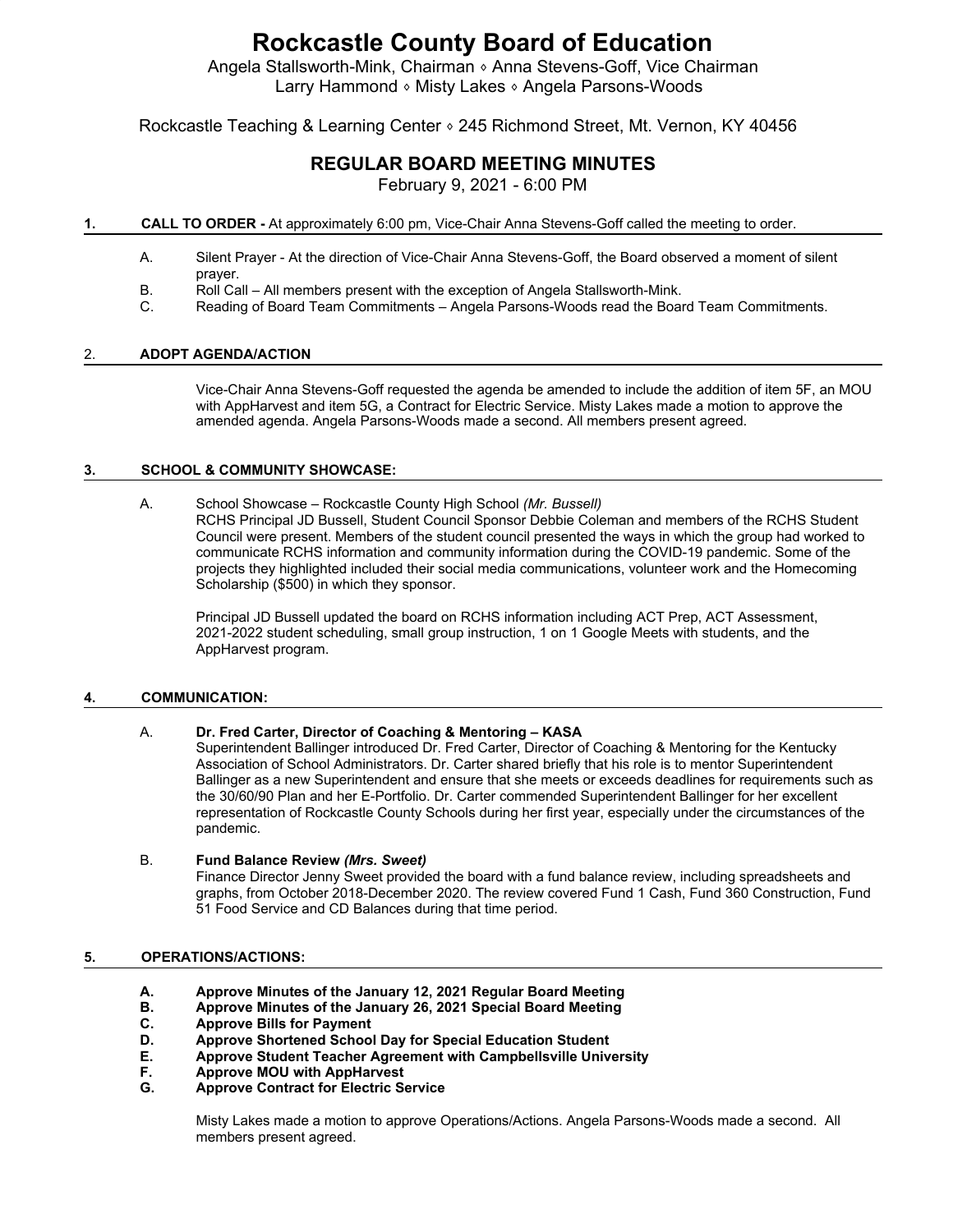Angela Stallsworth-Mink, Chairman ⬧ Anna Stevens-Goff, Vice Chairman Larry Hammond ⬧ Misty Lakes ⬧ Angela Parsons-Woods

Rockcastle Teaching & Learning Center • 245 Richmond Street, Mt. Vernon, KY 40456

# **REGULAR BOARD MEETING MINUTES**

February 9, 2021 - 6:00 PM

# 6. **DISCUSSION/ACTION:**

## **A. Review/Approve 2021-2022 SBDM Allocations** *(Mrs. Ballinger)*

Superintendent Ballinger presented the proposed 2021-2022 SBDM Allocations to the Board. Superintendent Ballinger asked Director of Student Services Marcus Reppert to share with Board members the enrollment numbers from the last 10 years. He noted that in that length of time we have lost just over 10% of our student population (314 students). This is due to a decline in population, homeschool (214 over 10 years) and other various other reasons.

Superintendent Ballinger proceeded to present the details of the 2021-2022 SBDM Allocations which includes Student/Teacher ratios of 27:1 at RCHS, 26:1 at RCMS and 23:1 at each elementary school. Superintendent Ballinger noted that while we are still under the state recommended student/teacher ratio, we have to be mindful of the whole picture including revenue, expenditures and how reducing staff would affect our students and the instructional program. Small changes were made in the allocations and we must consider every position as vacancies arise. Superintendent Ballinger also noted that we are analyzing long range retirements.

Finance Director Jenny Sweet presented the details of the 2021-2022 SBDM Allocations, including certified staffing, classified staffing, instructional supplies, travel and balances allocated to schools.

Angela Parsons-Woods made a motion to approve the 2021-2022 SBDM Allocations. Misty Lakes made a second. All members present agreed.

#### **B***.* **Review/Approve Monthly Financial Reports** *(Mrs. Sweet)*

- 1. Month Ending Balance Sheet
- 2. Revenue & Expenditures for the Month by Fund

Finance Director Jenny Sweet presented the January 2021 Financial Reports. Larry Hammond made a motion to approve the monthly financial reports. Misty Lakes made a second. All members present agreed.

## **C. Review/Approve First Reading of the 2021-2022 School Calendar** *(Mr. Reppert)*

Director of Students Services Marcus Reppert presented the first reading of the 2021-2022 School Calendar. The committee met on January 20<sup>th</sup> and February 2<sup>nd</sup> to make considerations for the calendar. Mr. Reppert noted that the group considered both the regular and variable school calendars, but that the variable calendar was preferred by the majority. The variable calendar includes later start and end dates and is based upon 1062 hours. This calendar also includes a week of fall break and a spring break. Angela Parsons-Woods made a motion to approve the first reading of the 2021-2022 School Calendar. Misty Lakes made a second. All members present agreed.

#### 7. **DISCUSSION/REVIEW:**

#### A. **Review Superintendent's Personnel Action Report** *(Mrs. Ballinger)* Superintendent Ballinger shared current personnel actions in the district with the Board. *(Appendix A)*

## 8. **DEPARTMENT REPORTS:**

Department reports were provided to Board members via Google Drive.

Superintendent Ballinger specifically noted in Facilities there is an intent to pursue an energy savings contract that has been submitted to KDE. Once we have a response from KDE, we will issue an RFP. Once proposals are received, those will be presented to the Board.

#### **9. SUPERINTENDENT COMMUNICATION**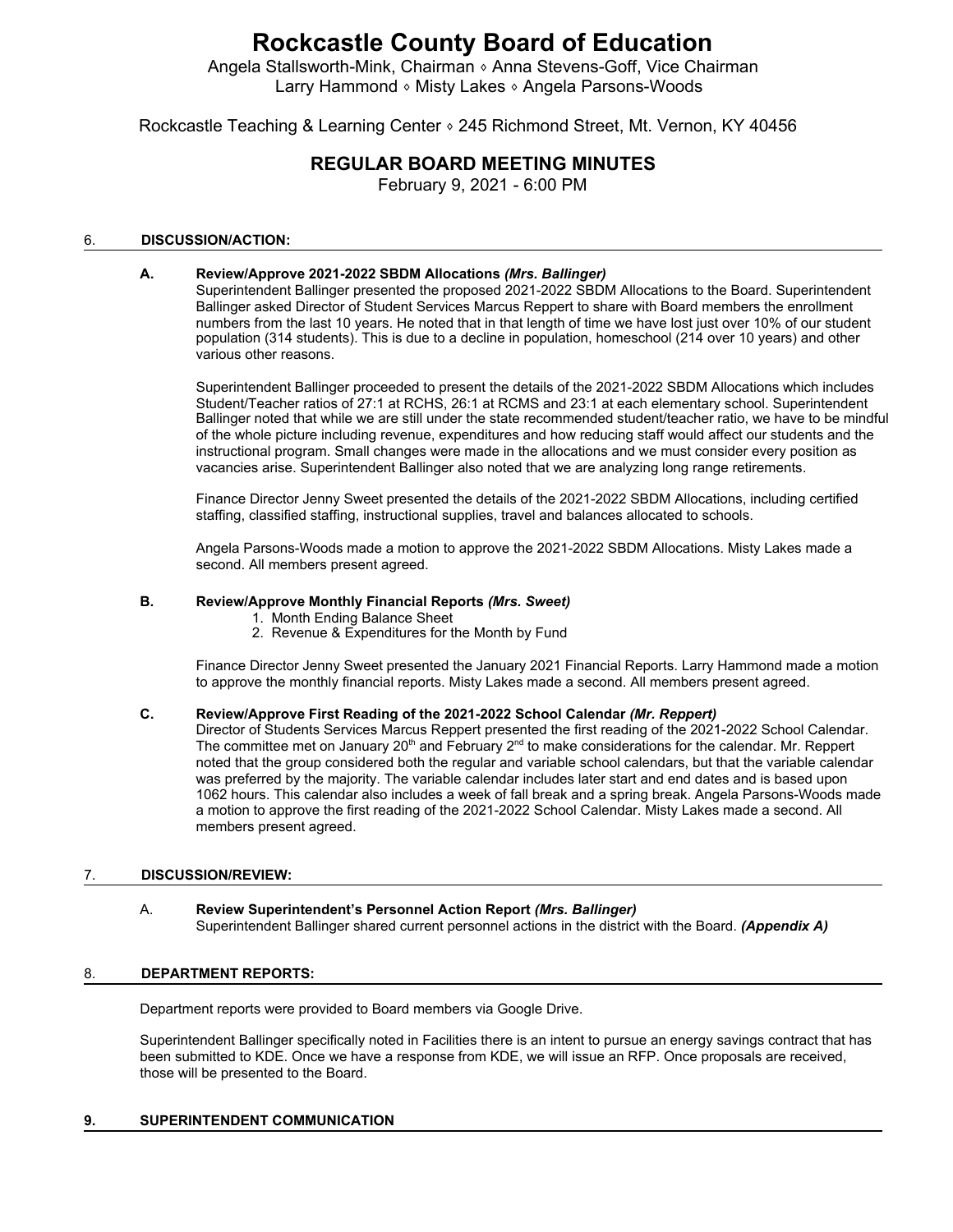Angela Stallsworth-Mink, Chairman ⬧ Anna Stevens-Goff, Vice Chairman Larry Hammond ⬧ Misty Lakes ⬧ Angela Parsons-Woods

Rockcastle Teaching & Learning Center  $\circ$  245 Richmond Street, Mt. Vernon, KY 40456

# **REGULAR BOARD MEETING MINUTES**

February 9, 2021 - 6:00 PM

Superintendent Ballinger provided a COVID update noting 1 staff member and 2 students are COVID-19 positive. 2 staff members and 32 students are quarantined.

Superintendent Ballinger added further comments regarding the AppHarvest investment at RCHS. She noted this will be a huge asset to our agriculture program, being able to grow hydroponic vegetables that can be used in our school food service programs or used in our local restaurants, churches, etc.

# **10. BOARD COMMENTS**

Angela Parsons-Woods expressed concerned about communication from teachers to parents in regards to grades. She asked at what point teachers call parents to notify them of a student's declining grades. Superintendent Ballinger noted that teachers communicate with families in various ways including Google Classroom, Emails, phone calls, etc. Superintendent Ballinger noted that she would take the concerns back to principals and work on improving in this communication area.

Larry Hammond noted that since the revised salary schedule was posted on the website, there have been some inquiries about the update to extended days for some employees. Mr. Hammond asked what brought the salary schedule issue to Superintendent Ballinger's attention. Superintendent Ballinger noted that there had been an OEA investigation and she was advised to do a self-audit. In this process, the issue was found and after consulting with the board attorney she reported it to KDE. Larry Hammond requested a copy of the OEA audit. Larry Hammond also suggested that the Board consider using E-Meeting, a service offered by KSBA, noting that it is used to organize board meeting documents and can be used to record minutes. Superintendent Ballinger added that board members could explore the E-Meeting program during a future meeting.

Larry Hammond inquired about who serves as the Board Attorney. Superintendent Ballinger noted that Teresa Combs is the Board Attorney.

Misty Lakes expressed her appreciation to the staff. She added that the RCHS Student Council is a great representation of our community. She shared her excitement in serving on the Strategic Planning Committee and the work that will be completed through that process.

Superintendent Ballinger proposed that the next Strategic Planning Meeting be held on Tuesday, February 16<sup>th</sup> from 5:00-6:30 at Rockcastle County Middle School. All board members agreed to the meeting date, time and location. Superintendent Ballinger noted that the meeting may be virtual as well. This meeting would be a special board meeting since all board members are planning to participate.

Larry Hammond inquired as to why KEDC was chosen to lead the Strategic Planning Process and the cost. Superintendent Ballinger noted that this is part of the services KEDC provides as part of our membership and that there are no additional costs for the strategic planning services. Larry Hammond asked if additional participants could be added. Mrs. Ballinger noted that anyone can still participate.

# **11. ADJOURNMENT**

Angela Parsons-Wood made a motion to adjourn at 8:23 PM. Misty Lakes made a second. All members present agreed.

*\_\_\_\_\_\_\_\_\_\_\_\_\_\_\_\_\_\_\_\_\_\_\_\_\_\_\_\_\_\_\_\_\_\_\_\_\_\_\_\_\_ \_\_\_\_\_\_\_\_\_\_\_\_\_\_\_\_\_\_\_\_\_\_\_\_\_\_\_\_\_\_\_\_\_\_\_\_\_\_\_\_\_*

*Angela Stallsworth-Mink, Board Chair Carrie Ballinger, Secretary*